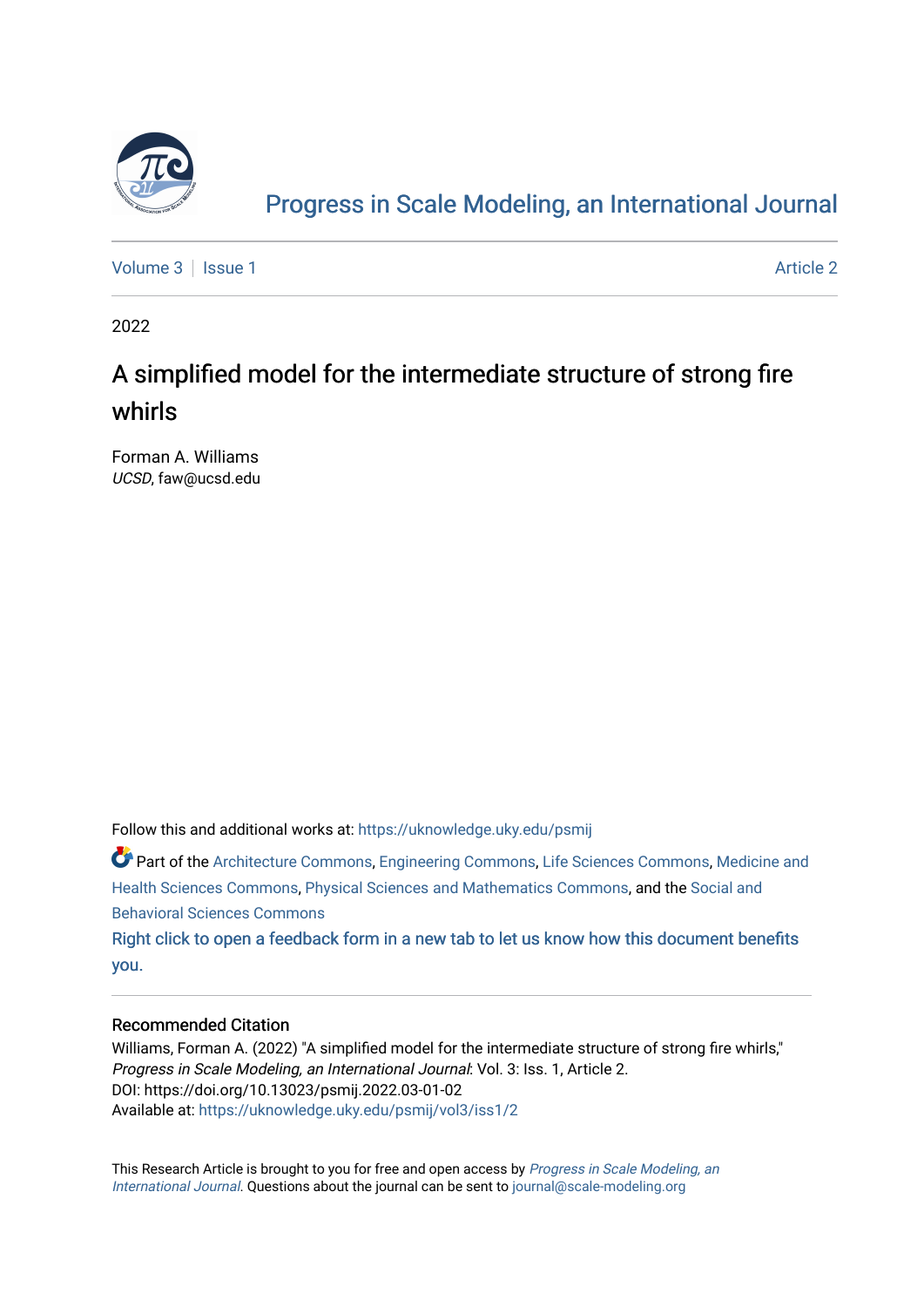## A simplified model for the intermediate structure of strong fire whirls

## **Category**

Research Article

## **Abstract**

A model is described for the overall structure of intense fire whirls, based on a spatially evolving vortex, with circulation enhancement driven by the axial acceleration of low-density gas in the core through the axial pressure gradient. The axial acceleration increases the entrainment rate into the core which, through mass conservation, increases the circulation if the angle between the tangential and radial velocity components remains fixed. The two-zone model employs general balance equations for regions inside and outside a cylinder of fixed radius, each inviscid, the inside region being presumed to have a constant density small compared with the (constant) value outside. In the outside region the tangential component of velocity is assumed to be large compared with the radial component, which, in turn, is assumed to be large compared with the axial component. The model predicts an exponential increase of the circulation with axial distance for sufficiently long whirls, which persists until the fuel in the core is completely consumed. Predictions of the model appear possibly to be consistent with the experimentally observed scaling of flame lengths of strong fire whirls.

## Keywords

Fire Whirls, Modeling

## Creative Commons License



This work is licensed under a [Creative Commons Attribution 4.0 License](https://creativecommons.org/licenses/by/4.0/).

### Cover Page Footnote

This is a fully-reviewed paper expanded from work that was presented at the 9th International Symposium on Scale Modeling (ISSM9), held in March 2022 in Naples, Italy.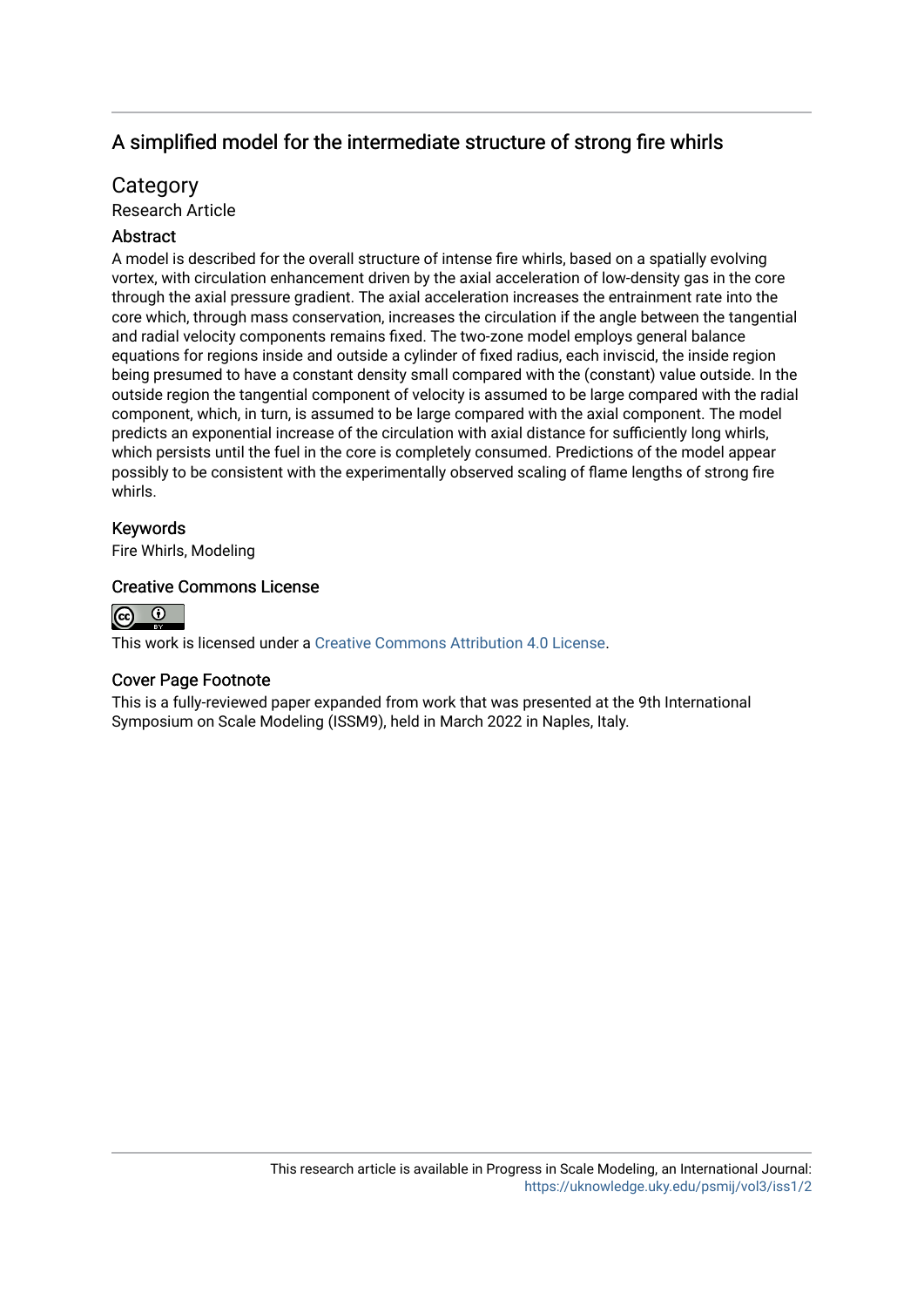

# A simplified model for the intermediate structure of strong fire whirls

Forman A. Williams

*Department of Mechanical and Aerospace Engineering, University of California at San Diego, La Jolla, CA*

E-mails: faw@ucsd.edu

Received April 21, 2022, Accepted May 15, 2022

#### **Abstract**

A model is described for the overall structure of intense fire whirls, based on a spatially evolving vortex, with circulation enhancement driven by the axial acceleration of low-density gas in the core through the axial pressure gradient. The axial acceleration increases the entrainment rate into the core which, through mass conservation, increases the circulation if the angle between the tangential and radial velocity components remains fixed. The two-zone model employs general balance equations for regions inside and outside a cylinder of fixed radius, each inviscid, the inside region being presumed to have a constant density small compared with the (constant) value outside. In the outside region the tangential component of velocity is assumed to be large compared with the radial component, which, in turn, is assumed to be large compared with the axial component. The model predicts an exponential increase of the circulation with axial distance for sufficiently long whirls, which persists until the fuel in the core is completely consumed. Predictions of the model appear possibly to be consistent with the experimentally observed scaling of flame lengths of strong fire whirls.

*Keywords:* Fire whirls; Modeling

#### **Introduction**

Strong fire whirls that exhibit very long swirling flames have been seen in wildfires and can be reproduced in the laboratory by surrounding a round burning liquid pool with barriers that force the entrained air to enter with a tangential component of velocity [1]. Such fire whirls observationally possess an elongated central yellow region with a radius that is practically independent of the axial distance [1]. Upstream from this intermediate region is the complex boundary layer, affected by the ground, leading to the diffusion flame between the incoming air and the gasified fuel that generates the hot combustion products which support the fire whirl [2], while downstream, where the fuel has been depleted, there is a swirling heated plume, eventually spreading, where buoyant rise of hot gases under the influence of gravity persists [3]. The intermediate section between these end conditions, however, often comprises the major portion of strong fire whirls. This may be seen clearly in the two examples exhibited in Fig. 1, where estimates of the lengths of the intermediate sections are indicated by arrows.

The structure of this intermediate region has not been addressed specifically in theoretical investigations for these very intense whirls. Certain aspect of its structure can, however, be inferred from experimental observations. The existence of tilted fire whirls, with axes that are not vertical [1], for example, precludes buoyant acceleration in gravitational fields from being relevant to the intermediate structure, at least for the tilted whirls. This rules out the application of a detailed theory of vertical fire whirls [4], developed for comparison with rotating-screen experiments, leading to numerical integration of three coupled nonlinear ordinary differential equations that include a buoyant gravitational term inconsistent with tilted whirls. In the present work a simplified model is suggested for this intermediate structure, based on a potential-flow-like vortex, with acceleration produced by an axial pressure gradient. In a fire-phenomenology sense, the model might be classified as a zone model in that the properties in the hot, low-density, accelerating core are

Progress in Scale Modeling

<sup>© 2022</sup> The Author(s). This is an open access article published under the terms of the Creative Commons Attribution 4.0 International License [\(https://creativecommons.org/licenses/by/4.0/\)](https://creativecommons.org/licenses/by/4.0/), which permits unrestricted use, distribution, and reproduction in any medium, provided that the original author(s) and publication source are credited and that changes (if any) are clearly indicated. <https://uknowledge.uky.edu/psmij/>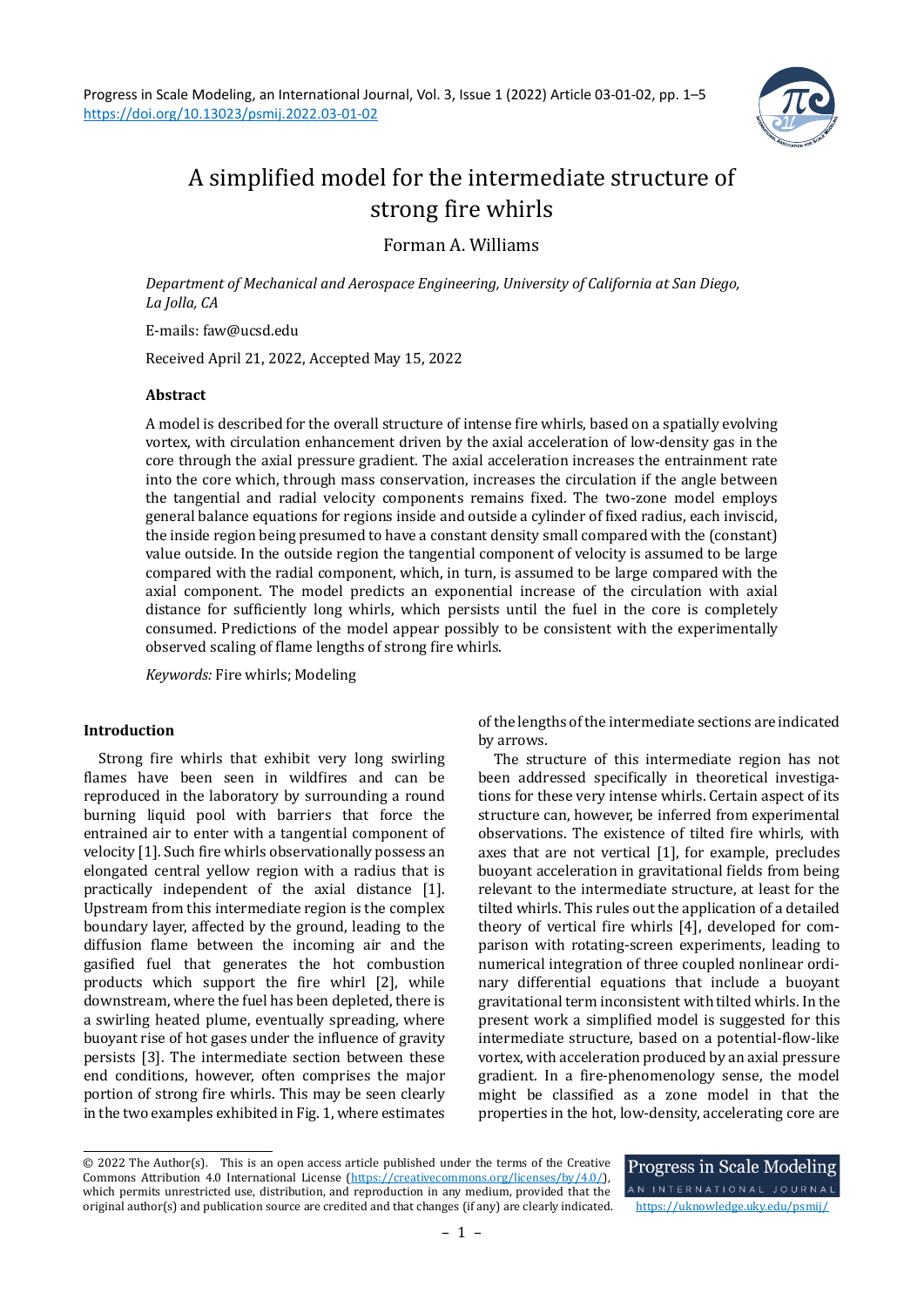

Fig. 1. Rough illustrations of the lengths of the intermediate section of two fire whirls in the field, one being slightly tilted. The intermediate section comprises most of the length in both of these examples; left length scale about 1/10 of right.

approximated as having radially uniform average values, appeal being made to overall-balance conservation conditions for relating the structure within a core control volume to that within an external control volume experiencing rotation. The resulting predictions are not consistent with a previously proposed [1] Peclet-number scaling of flame lengths for tilted whirls because the physical processes assumed to control the structure differ; mainly there is a different treatment of momentum conservation (based on a Burgers-vortex model) as well as explicit inclusion of molecular transport in [1].

#### **The model**

With the radial coordinate denoted by  $r$  and the axial coordinate by  $x$ , the model considers a cylinder of radius R centered at  $r = 0$ , the density of the gas inside the cylinder being  $\varepsilon$  times that outside. The cylinder is considered to encompass the outer edge of the visible core of the fire whirl and to enclose all of the gas heated by combustion, with  $R$  independent of  $x$ , a reasonable approximation, as suggested by the experiments. More specifically, although the visible radii of the strongest fire whirls in rotating-screen experiments appear to decrease gradually with increasing distance along their intermediate portions [4], and longer tilted whirls seem to be slightly thinner than shorter ones [1], these differences are small and hence not likely to be controlling. The gas densities inside and outside the cylinder are each approximated as remaining, and, given representative extents of the temperature increase in combustion, a rough reasonable density ratio would be  $\varepsilon = 0.2$ . The intermediate region of the fire whirl addressed is taken to begin at  $x = 0$  and to extend to  $x = L$ . Control volumes are considered separately for the two regions  $r < R$  and  $r > R$ , for a slice of thickness  $\Delta x$  about an axial position x.

In the region  $r > R$ , the positive axial component of velocity,  $u$ , is considered to be negligibly small compared with the positive inward radial component of velocity,  $v$ , which, in turn, is considered to be small compared with the positive tangential component of velocity,  $w$ . All pressures will be divided by the density of the gas in the ambient atmosphere to become expressible in units of velocity squared. In these units, the ambient atmospheric pressure is denoted by  $p_{\infty}$ , which is assumed to be constant, independent of  $x$ .

Momentum conservation in the radial direction for  $r > R$  in the slice shows, given the assumptions concerning the ordering of the velocity components, that throughout this region the pressure in this inviscid flow can be approximated well as  $p = p_{\infty} - \Gamma^2/(2r^2)$ , where  $\Gamma = rw$  denotes the circulation divided by  $2\pi$ , which depends only on  $x$  according to the differential equation. In addition, the differential equation for mass conservation in this region shows that  $v = VR/r$ . where V, which denotes the value of  $v$  at  $r = R$ , also may depend on  $x$ . The small value of the ratio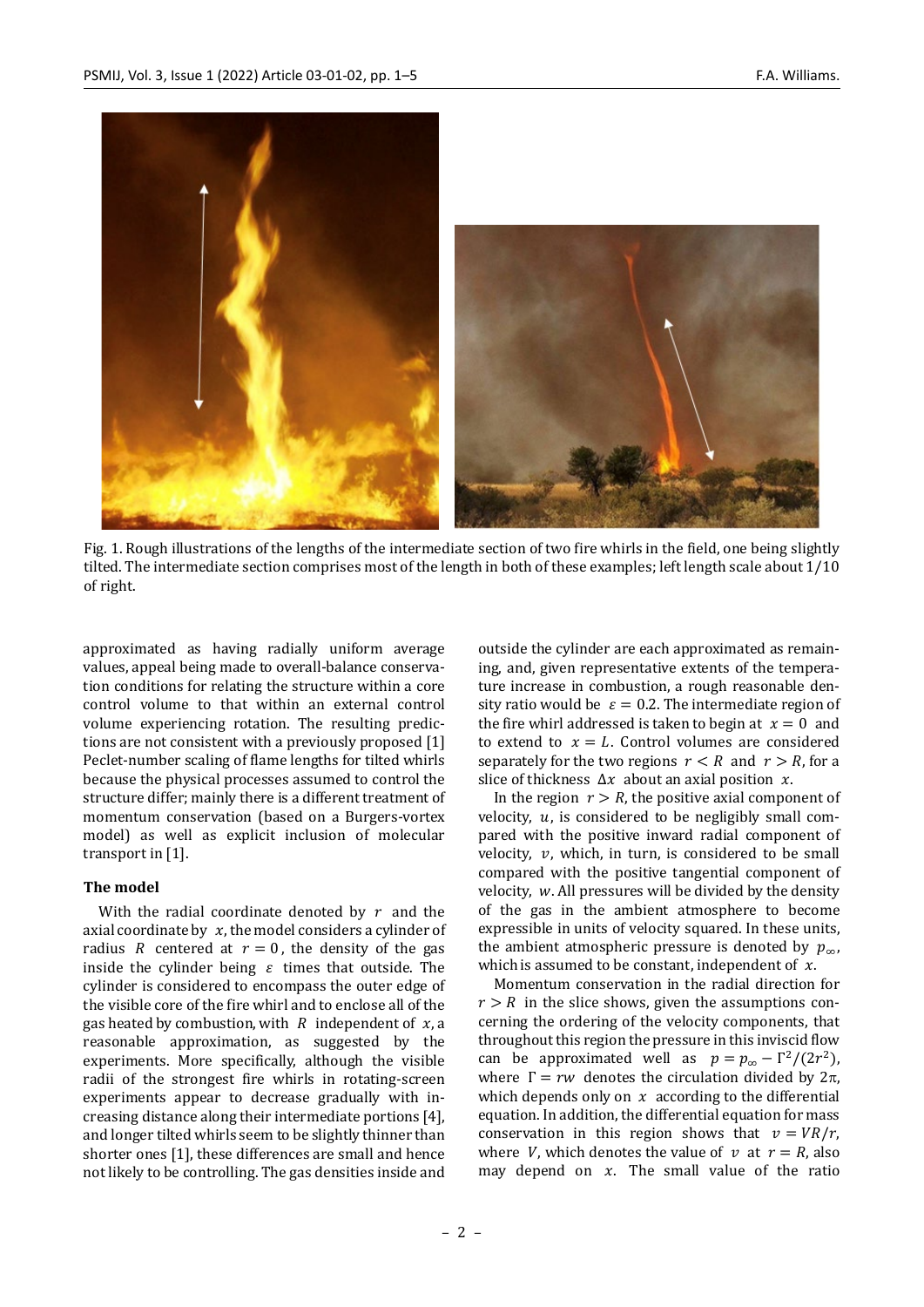

Fig. 2. Schematic illustration of the two-zone model, the control volume being indicated on the left, aspects of the structure of the outer zone in the center, and aspects of the structure of the inner zones on the right.

 $(vr)/(wr)$ , denoted by  $\delta$ , probably may be expected to lie between 0.01 and 0.10 in typical fire whirls, this being the smallest of the small parameters in the model. The approximate radial-momentum and mass-conservation equations are essential to determining the structure of this region, with other components of momentum conservation not playing significant roles there.

In this external region, basically, the core-related variation of pressure with  $x$  at the cylinder surface,  $r = R$ , imposes a variation of Γ with x (under these approximations), which is then seen to affect the radial pressure gradient and therefore the inflow rate, there thus being a variation with  $x$  of the rate of entrainment of fluid at the boundary  $r = R$ , reflected in an x variation of the inflow velocity component. These axial changes of the radial velocity component occur along with the tangential-velocity-component variations associated with the x dependence of  $\Gamma$  for  $r > R$ . In the zero-Mach-number approximation, accurate for fire whirls, the effect of the  $x$  variation of pressure at  $r =$ R is felt immediately throughout the region  $r > R$ , producing these axial changes of the velocity components in the plane.

In the region  $r < R$ , the radial pressure gradient, radial velocity, and radial variation of the axial velocity are neglected, with only averages over the radial direction being considered, so that, according to the differential equation for conservation of axial momentum in this region with negligible axial viscous forces,  $dp/$  $dx = -\varepsilon U dU/dx$ , where U denotes the axial component of velocity in this core. Overall mass conservation for this region requires that the inflow air velocity at  $r = R$  be  $V = (\varepsilon/2) R dU/x$ , which must remain small compared with  $Γ/R$  (the ratio being δ) for the model to apply, as it should if  $\varepsilon$  is small enough. The radial component of momentum conservation across the interface at  $r = R$  is not addressed, it being assumed that radial pressure and velocity variations within the core can be adjusted to satisfy that conservation. Moreover, the radial variation of the tangential component of velocity within the core does not play a role in the model and so does not need to be addressed.

The inflowing air is assumed to react stoichiometrically with the fuel remaining in the core, to release the heat needed to maintain  $\varepsilon$  constant, thereby depleting the fuel, reducing the fuel volume at a rate  $f/\varepsilon$  times the volume rate of entrainment of air, where  $f$ denoted the stoichiometric ratio of fuel mass to air mass. The value  $f = 0.1$  is roughly typical of hydrocarbon combustion processes. The strong intermediate fire-whirl structure can persist only so long as some fuel remains in this core region to be burnt. From the equation for conservation of fuel, if  $Y_0$  denoted that mass fraction, Y, of fuel in the core region at  $x =$ 0, then fuel is found to disappear completely when an integral over  $x$  of a function involving  $U$  reaches  $\epsilon^{1/2} R \ln(1 + Y_0) / (2f\delta)$ , which determines the flame length,  $L$ . Fig. 2 provides schematic illustrations of the model.

#### **The structure**

At  $r = R$ , the axial pressure gradient in the external region must match that in the core. Therefore, by inte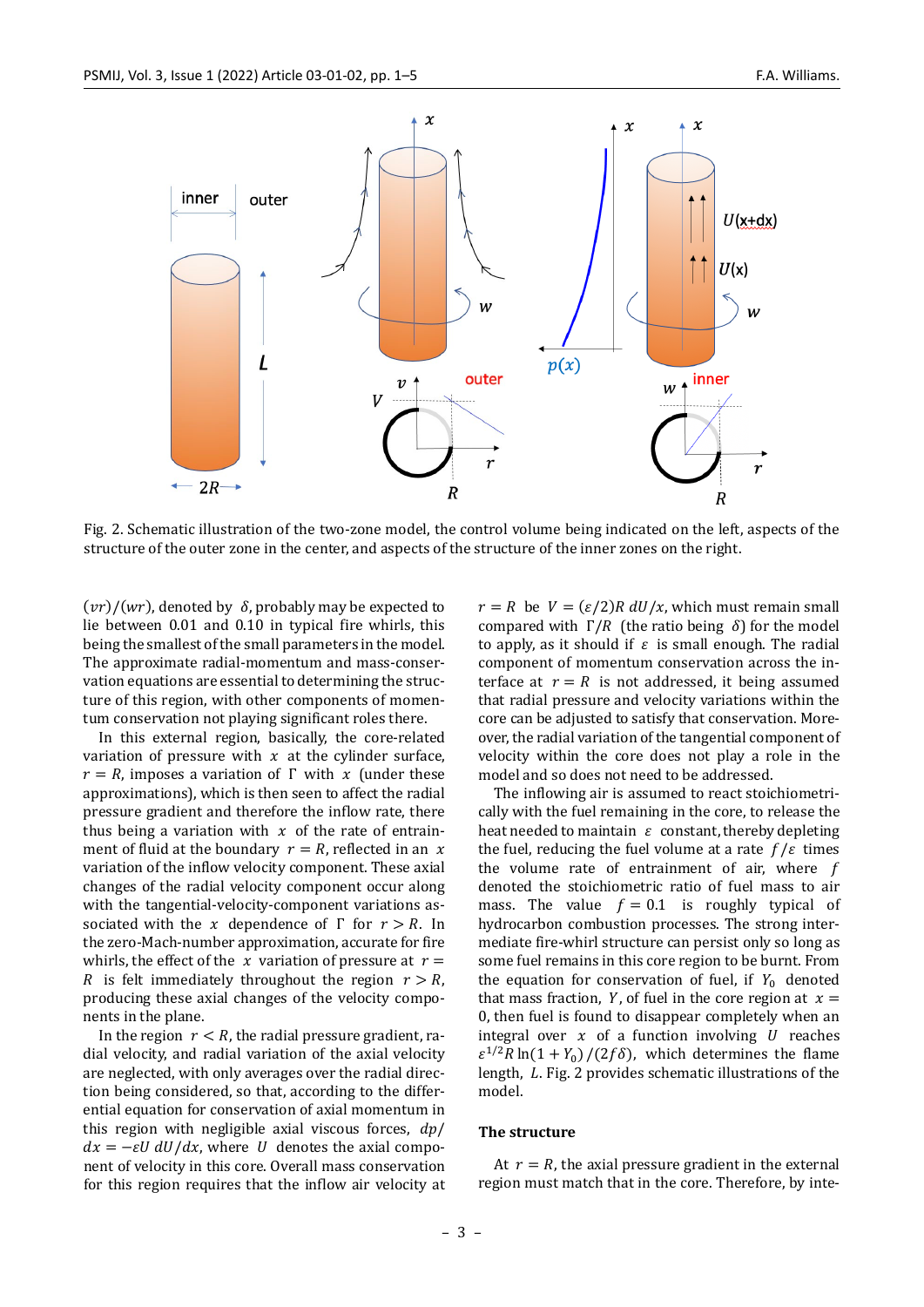gration, the circulation is related to the velocity in the core through the requirement that

$$
\Gamma^2 = \Gamma_0^2 + \varepsilon R^2 (U^2 - U_0^2), \tag{1}
$$

where the subscript 0 identifies conditions at  $x = 0$ . Use of the outer-region relationship between  $\Gamma$  and  $V$ in the inflow condition then shows that  $(dU/dx) =$  $\{(4\delta^2/\varepsilon)[(U^2-U_0^2)/R^2+\Gamma_0^2/(\varepsilon R^4)]\}^{1/2}$ , the integral of which,

$$
U = U_0 \cosh\left(\frac{2\delta}{\varepsilon^{1/2}}\frac{x}{R}\right) + \frac{\Gamma_0}{\varepsilon^{1/2}R} \sinh\left(\frac{2\delta}{\varepsilon^{1/2}}\frac{x}{R}\right),\tag{2}
$$

determines the variation of  $U$  with  $x$ , which shows that *U* becomes proportional to  $exp[(2\delta/\epsilon^{1/2})\chi/R]$ when  $x$  becomes large enough. The resulting structure then exhibits an exponential increase in both the core velocity  $U$  and the circulation (measured by  $\Gamma$ ) with increasing axial distance  $x$  in this intermediate section of strong fire whirls, there also being a corresponding exponential increase of the entrainment velocity.

#### **Flame length**

The conservation equation for fuel in the core can be reduced to  $\epsilon R d(YU)/dx = -2fV$ , which, with  $V =$  $δΓ/R$  and Eq. (1), yields

$$
\int_0^L \sqrt{1 + \frac{\Gamma_0^2 / (\varepsilon R^2) - U_0^2}{U^2}} dx
$$
\n
$$
= \sqrt{\varepsilon} R \ln(1 + Y_0) / (2f\delta)
$$
\n(3)

as the equation determining the flame length,  $L$ , the left-hand side of which approaches simply  $L$  in the large- $x$  limit. It is seen from this equation that  $L$  will be appreciably larger than  $R$ , consistent with the assumed model, if  $\delta$  and  $f$  are small enough. The scaling of  $L$  with the diameter  $D$  of the fuel source then depends mainly on how  $R$  and  $\delta$  scale with  $D$ . Unfortunately no good systematic data are available on the dependence of  $L$  on  $D$  to test previous predictions [1], since experiments have been performed only at one fixed value of  $D$ . Mass-loss rates of fuel were, however, measured experimentally, enabling values of  $U_0$  to be estimated, and the experimental results [1] indicate that, if Eq. (3) is applicable, then the observed variation of  $L$  in those experiments must be associated with variations of  $\delta$ , which then would be the source of the mass-loss-rate variations, but unfortunately  $\delta$  could not be measured in those experiments. In the rotating-screen experiments [4] the variations of  $\delta$  are better determined, but the strong fire whirls in those experiments extended well above the top of the apparatus, and so  $L$  could not be measured. There thus seems to be no way to test the prediction (3) against any available experimental data. It could be of interest to seek data on the dependence of  $L$  on  $R$ and  $\delta$ , to test this prediction, which differs from predictions [1] involving a Peclet number.

#### **Conclusions**

The simplified model suggested herein may or may not provide a reasonable description of the intermediate structure of strong fire whirls. The model, moreover, is incomplete in that it does not predict the value of the fire-whirl radius  $R$ . If the model is to be employed, then the simplest choice would be to set  $R$  equal to half the fuel-source diameter  $D$ , but that might introduce appreciable inaccuracy. Future experiments could test how well the model may perform. In general, the development of simplified descriptions of long, strong fire whirls is a challenging task that may not be achievable even if they could provide results that are useful in field evaluations.

#### **Acknowledgment**

I am indebted to Yuji Nakamura for the conception and production of the figures.

#### **References**

- [1] Chuah, K. H., Kuwana, K., Saito, K., Williams, F. A., "Inclined fire whirls," Proceedings of the Combustion Institute 33: 2417-2424, 2011.
- [2] Weiss, A.D., Rajamanickam, P., Coenen, W., Sánchez, A. L., Williams, F. A., "A model for the constantdensity boundary layer surrounding fire whirls," Journal of Fluid Mechanics 900(A22): 1-23, 2020.
- [3] Coenen, W., Rajamanickam, P., Weiss, A. D., Sánchez, A. L., Williams, F. A., "Swirling flow induced by jets and plumes," Acta Mechanica 230: 2221-2231, 2019.
- [4] Emmons, H. W., Ying, S. J., "The fire whirl," Proceedings of the Combustion Institute 11: 475- 488, 1967.

#### **Appendix. A Comment on Scale Modeling of the Intermediate Structure of Strong Fire Whirls**

Rotating-screen approaches to scale modeling may be expected to tend to have a circulation Γ determined by the product of the screen radius and the rotational velocity, both of which are independent of the axial distance  $x$ . In the model suggested here, however, this circulation increases with  $x$ . To the extent that the present model is applicable, therefore, rotating-screen modeling would appear to be inappropriate. On the other hand, scale models in which the rotation is generated by fixed surfaces that induce tangential velocity components of the air drawn into the fire are likely to enforce more nearly a constant angle of flow in the plane normal to the axis, so that the circulation will increase with axial distance if the entrainment rate increases, favoring a value of the parameter  $\delta$  that remains independent of  $x$ . That would be more con